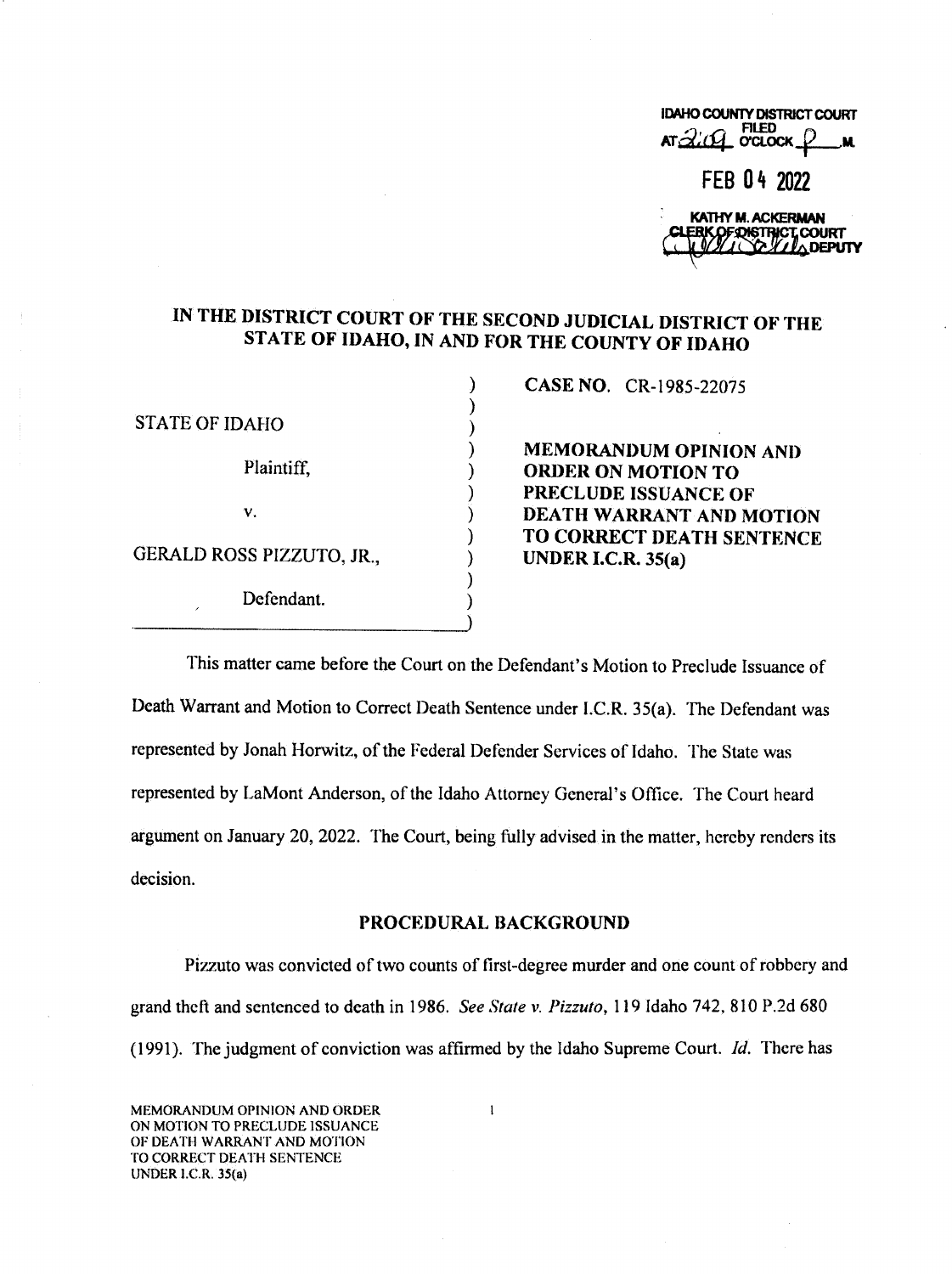been extensive litigation over Pizzuto's convictions and sentence. Pizzuto has filed a total of five petitions for post-conviction relief, all of which were dismissed.<sup>1</sup>

The Idaho Supreme Court affirmed the district court's summary dismissal of the fifth

petition for post-conviction relief in Pizzuto v. State, 146 Idaho 720, 202 P.3d 642 (2008).<sup>2</sup>

Pizzuto's fifih petition raised the issue of whether Pizzuto's death sentence was unconstitutional

in light of Atkins v. Virginia, 536 U.S. 304, 122 S.Ct. 2242, 153 L.Ed.2d 335 (2002), wherein the

United States Supreme Court held that the execution of a murderer who was mentally retarded<sup>3</sup>

at the time of the killing constituted cruel and unusual punishment in violation of the Eighth

Amendment.

There was also significant federal litigation resulting from Pizzuto's conviction and

sentence.<sup>4</sup> Most recently, the Ninth Circuit Court of Appeals affirmed the District of Idaho

Court's order denying habeas relief. See Pizzuto v. Blades, 933 F.3d 1166 (9th Cir. 2019).<sup>5</sup> The

Pizzuto's first post-conviction claim was reviewed in conjunction with the appeal of his judgment of conviction in State v. Pizzuto, 119 Idaho 742, 810 P.2d 680 (1991). Pizzuto's second petition for post-conviction relief was dismissed by the District Court; the Idaho Supreme Court affirmed this decision in Pizzuto v. State, 127 Idaho 469, 903 P.2d 58 (1995). Pizzuto's third petition for post-conviction relief was summarily dismissed by the District Court; the Idaho Supreme Court also affirmed this decision. See Pizzuto v. State, 134 Idaho 793, 10 P.3d 742 (2000). Pizzuto's fourth petition for post-conviction relief addressed issues arising from the United States Supreme Court case Ring v. Arizona, <sup>536</sup> U.S. <sup>584</sup> (2002). This post-conviction appeal was consolidated with several others. In Rhoades et al. v. State, 149 Idaho 130, 233 P.3d 61 (2010), the Idaho Supreme Court affirmed the post-conviction court, concluding that Ring is not retroactive under Idaho law.

The procedural history and summary of details from each of Pizzuto's post-conviction cases are set forth at 146 Idaho at 723-34, 202 P.3d at 645-646. In its most recent opinion, the Idaho Supreme Court referred to the fifth petition for post-conviction relief as "Pizzuto 2008."

petition for post-conviction relief as "Pizzuio 2006.<br>At the time Atkins was decided, "mental retardation" was the common phrase used to describe intellectual disability. 'I'his Court will use the phrase "intellectual disability" or "ID" for purposes of this order, unless

specifically quoting older material.<br><sup>4</sup> Pizzuto's first habeas petition is located at *Pizzuto v. Aruve*, 280 F.3d 949 (9th Cir. 2002), *dissent amended and* 

superceded in part by 385 F.3d 1247 (9th Cir. 2004).<br><sup>5</sup> Pizzuto's federal cases are intertwined with the United States Supreme Court's rulings in Atkins and its progeny, including Hall v. Florida, 572 U.S. 701 (2014). In Pizzuto v. Blades, 2012 WL 73236 (D. Idaho 2012), Judge Winmill determined that Pizzuto was not entitled to habeas relief. This decision was reviewed and affirmed in Pizzuto v. Blades, 729 F.3d 1211 (9th Cir. 2013); however, as a result of Hall v. Florida, the case was vacated and remanded. See Pizzuto v. Blades, 758 F.3d 1178 (9th Cir. 2014). Judge Winmill again considered the matter and determined that Hall v. Florida did not alter the previous decision denying the successive petition. This decision determined that Hall v. Florida did not alter the previous decision denying the successive petition. This d was affirmed at Pizzuto v. Blades, 933 F.3d 1166 (9th Cir. 2019).

UNDER I.C.R. 35(a)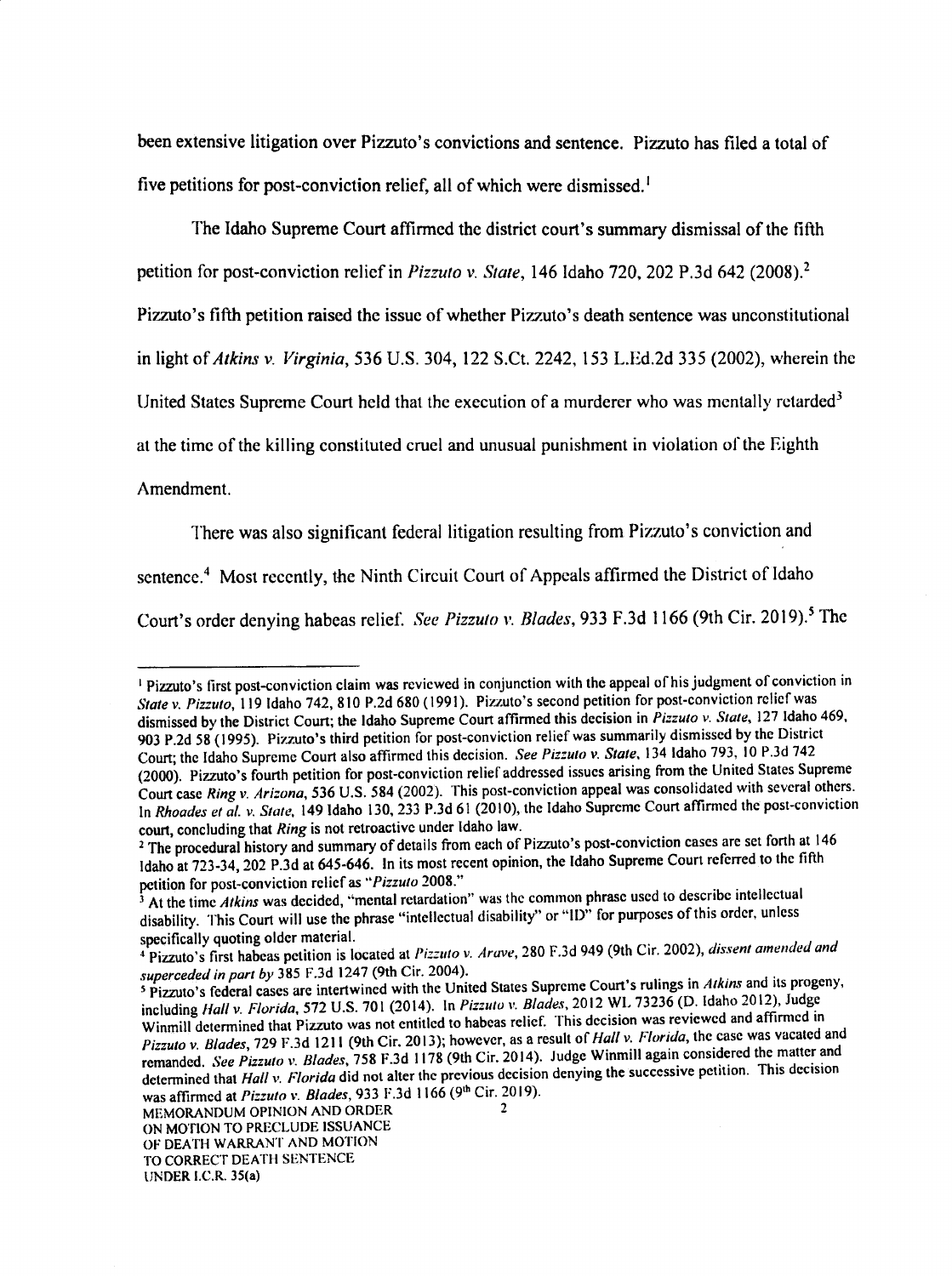United States Supreme Court denied certiorari on November 2, 2020. Pizzuto v. Yordy, 141 S.Ct. 661 (Mem. 2020).

Pizzuto came before this Court seeking to reopen the fifih petition for post-conviction relief pursuant to I.R.C.P. 60(b)(6) in Idaho County Case CV2003-34748 (*Pizzuto* 2008). Pizzuto's motion was denied by this Court on January 6, 2020. Pizzuto appealed that order to the Idaho Supreme Court; the Court affirmed this Court's order on February 3, 2021. Pizzuto v. State, 2021 WL 358204 (February 3, 2021). The Idaho Supreme Court denied a petition for rehearing on April 29, 2021, and issued the Remittitur to this Court on the same date. With the issuance of the Remittitur, the stay of execution was no longer required. This Court, upon request from the State, issued the death warrant on May 6, 2021, and the warrant was filed on May 10, 2021. Pizzuto filed a motion to stay execution pending certiorari proceedings, and that motion was denied on May l4, 2021.

On May 18, 2021, the parties stipulated to an order staying execution as a result of the Idaho Commission of Pardons and Parole (hereinafter "Commission")<sup>6</sup> granting Pizzuto's request for a commutation hearing. A full clemency hearing was held on November 30, 2021. On December 30, 2021, the Commission announced that a four-person majority of its members had voted in favor of commuting Pizzuto's death sentences to life without the possibility of parole. Memorandum in Support of Motion to Preclude Death Warrant, Ex. 1. The Commission characterized its determination as recommendation to the governor and forwarded the decision

<sup>&</sup>quot;The Commission of Pardons and Parole was originally known as the Board of Pardons." *Bates v. Murphy*, 118 Idaho 239, 243, 796 P.2d 116, 120 n.3. This Court will use "Commission" for this opinion, unless citing case law that does otherwise.  $\overline{\mathbf{3}}$ MEMORANDUM OPINION AND ORDER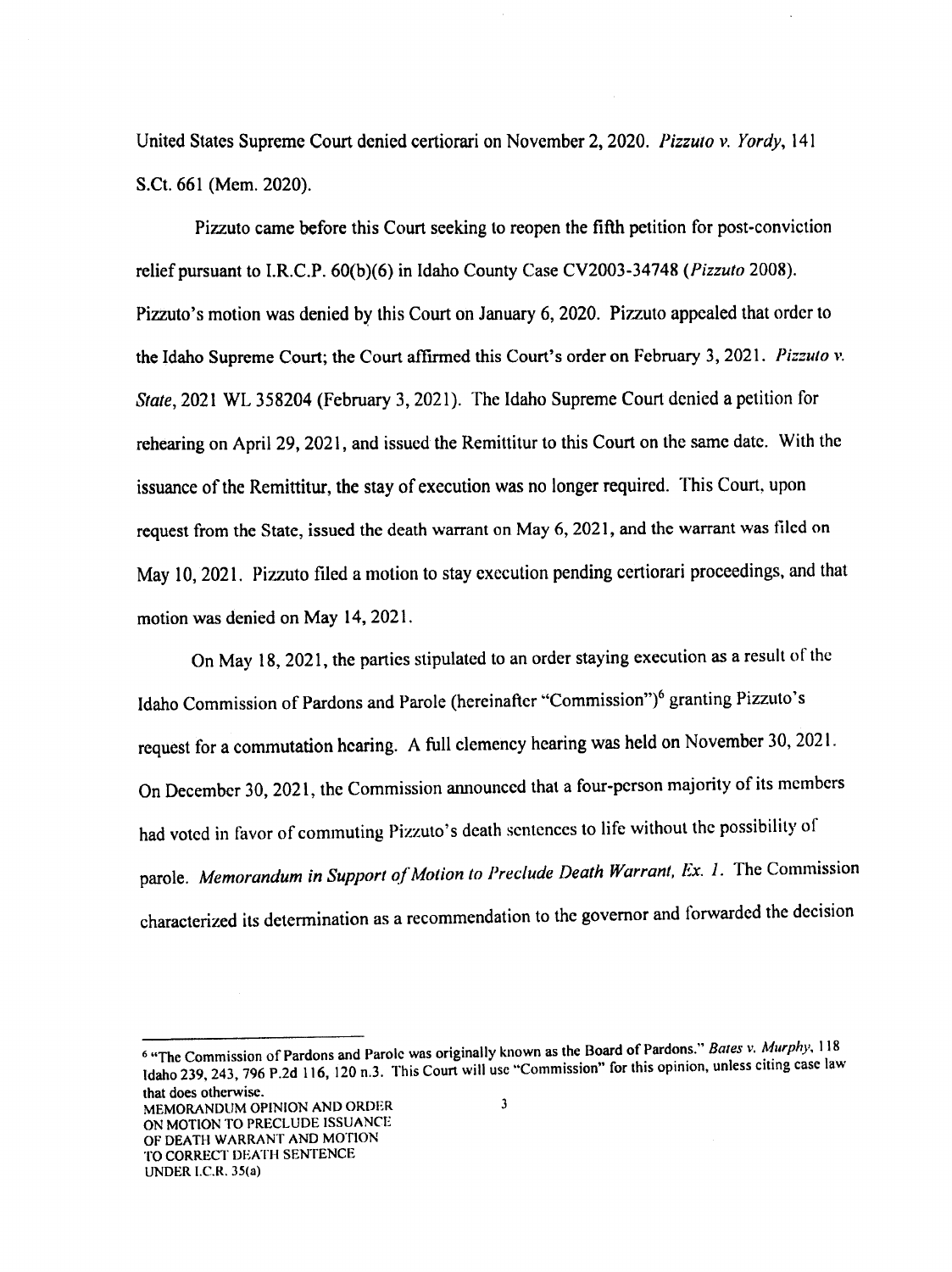to him. Id. Governor Little denied the Commission's recommendation shortly thereaficr.

Memorandum in Support of Motion to Preclude Death Warrant, Ex. 2.

There are two motions pending before this Court: Pizzuto's motion to preclude the

issuance of a death warrant and motion to correct sentence under I.C.R. 35(a).

## ANALYSIS

#### 1. Motion to Correct Sentence Under I.C.R. 35(a)

Pursuant to I.C.R. 35(a), "The court may correct a sentence that is illegal from the face of

the record at any time."

A sentence is "illegal" within the meaning of Rule 35 only if it is in excess of statutory limits or otherwise contrary to applicable law. State v. Alsanea, 138 Idaho 733, 74S, 69 P.3d 153, <sup>165</sup> (Ct.App.2003); State v.Lee, 116 Idaho 515, 516, 777 P.2d 737, 738 (Ct.App.1989). Recently, the Idaho Supreme Court has interpreted the term narrowly as "a sentence that is illegal on the face of the record, i.e., does not involve significant questions of fact or require an evidentiary hearing." State v. Clements, 148 Idaho 82, 86, 218 P.3d 1143, 1147 (2009). The Court further stated that "Rule 35 is not a vehicle designed to reexamine the facts underlying the case to determine whether a sentence is illegal...." Id.

State v. Peterson, 148 Idaho 610, 613, 226 P.3d 552, 555 (Ct. App. 2010).

# a. Whether the Rule 35(a) motion is timely.

As set forth above, I.C.R. 35(a) allows a movant to pursue relief from an illegal sentence

at any time. Cases involving the death penalty must follow the procedures set forth in I.C. §l9-

2719.<sup>7</sup> Rule 35 motions must be filed in compliance with the timelines that apply to post-

conviction proceedings under I.C.  $§$  19-2719(3).

I.C. §19-2719 provides special appellate and post-conviction procedures in capital cases. The elementary in the element of the purpose of eliminating unnecessary delay in carrying out a valid death sentence." *Id.* and post-conviction procedures in capital cases. This statute "shall be<br>all death contance." Id. The statute requires the court follow strict timclines.

<sup>(3)</sup> Within forty-two (42) days of the filing of the judgment imposing the punishment of death, and before the death warrant is filed, the defendant must file any legal or factual challenge to the sentence or conviction that is known or reasonably should be known. The defendant must file any MEMORANDUM OPINION AND ORDER ON MOTION TO PRECLUDE ISSUANCE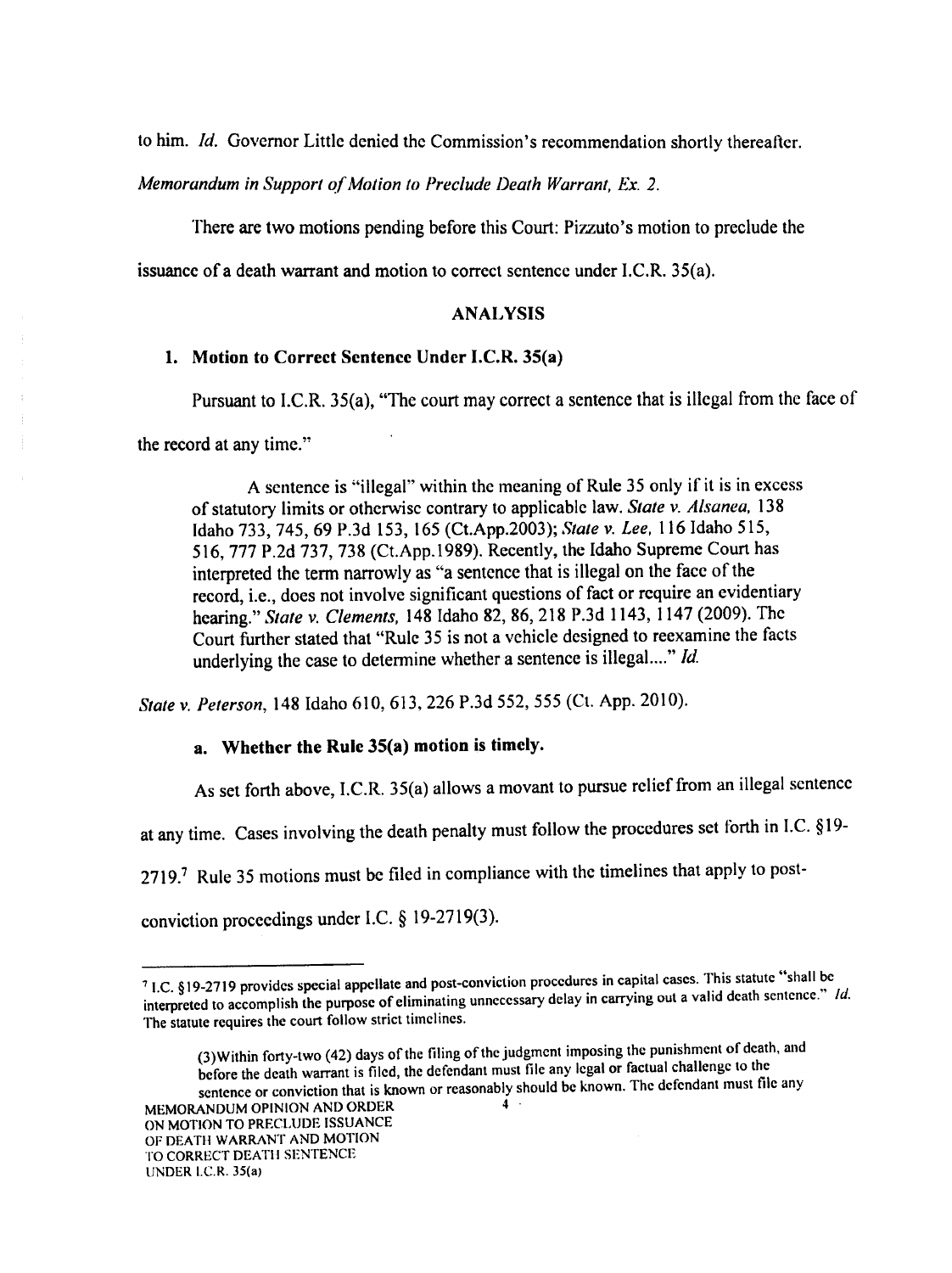$\frac{1}{2}$  step  $\frac{1}{2}$   $\frac{1}{6}$   $\frac{8}{2}$   $\frac{10}{2}$   $\frac{2710}{4}$  that if  $\frac{1}{2}$  here up the court upheld the up the court upheld the set of the court upheld the set of the court upheld the set of the court upheld t  $r$  are given that  $\mathcal{A}$  are media available by post-conviction by post-conviction  $\mathcal{A}$  $\mu$  according to the procedures set forth in [that] section and within the [42–day] time limitations of subsection (3)...." Lankford's motion to reduce sentence was  $\frac{1}{2}$  in the motion of subsection (3)...." Landscale was not filed within 42 days of the judgment imposing the death penalty and  $\frac{1}{2}$  denotes the death  $\frac{1}{2}$  days of the death penalty and the death penalty and death penalty and death penalty and death  $\frac{1}{2}$ accordingly, the trial court did not err in denying defendant's motion for reduction of sentence on the grounds that it was not timely filed.

State v. Lanlrford, <sup>115</sup> Idaho 796, 797, <sup>770</sup> P.2d 805, <sup>806</sup> (1989). The Idaho Supreme Court has

determined that with to post-conviction proceedings "a reasonable time for filing successive petition for post-conviction relief is forty-two days after the petitioner knew or reasonably should have known of the claim, unless the petitioner shows that there were extraordinary circumstances that prevented him or her from filing the claim within that time period. In that event, it still must be filed within a reasonable time after the claim was known or knowable." Pizzuto v. State, 146 Idaho 720, 727, 202 P.3d 642, 649 (2008).

The Commission's decision regarding commutation occurred on December 30, 2021. This motion was filed within forty-two days of that decision. Pizzuto could not have known about this claim prior to the time the Commission issued its decision, therefore the motion timely.<sup>8</sup>

claims of ineffective assistance of appellate counsel within  $\log$  ( $\log$ ) days  $\log$  and  $\log$ supreme court issuing the final remittium in the unified appeal from which no  $\frac{1}{2}$ 

except issuance of death warrant are ordered. (4) Any remedy available by post-conviction procedure, habeas corpus or any other provision of state law must be pursued according to the procedures set forth in this section and within the time

limitations of subsection (3) of this section.<br>Idaho Code Ann. § 19-2719(3)-(4). Here, the motion to correct sentence was filed within forty-two days of the Idaho Code Ann.  $\S$  19-2719(3)-(4). Here, the motion to correct sentence was filed with four of the current claim announcement of the Commission's decision, which is the soonest Pizzuto could have known of the current  $\int_{\mathcal{S}} 8.20$ -<sup>8</sup> The State asserts the motion is not timely because Pizzuto was aware of the Commission's reliance on I.C. § 20-2016 regarding the process the Commission would follow once the commutation west the  $\Omega$  while  $\Omega$  were regarded. may be accurate, Pizzuto could not know what decision the Commission would make, or how the Governor would may be accurate, Pizzuto could not know what decision the Commission would make, or how the Governor would hat respond to that decision until the Commission proceedings were concluded. Therefore, the Court does not find th<br>Concluded that does not find that the Court of the Court of the concluded to the court does not find that the the letter provided to counsel regarding the Commission's procedure provided surface  $\frac{1}{2}$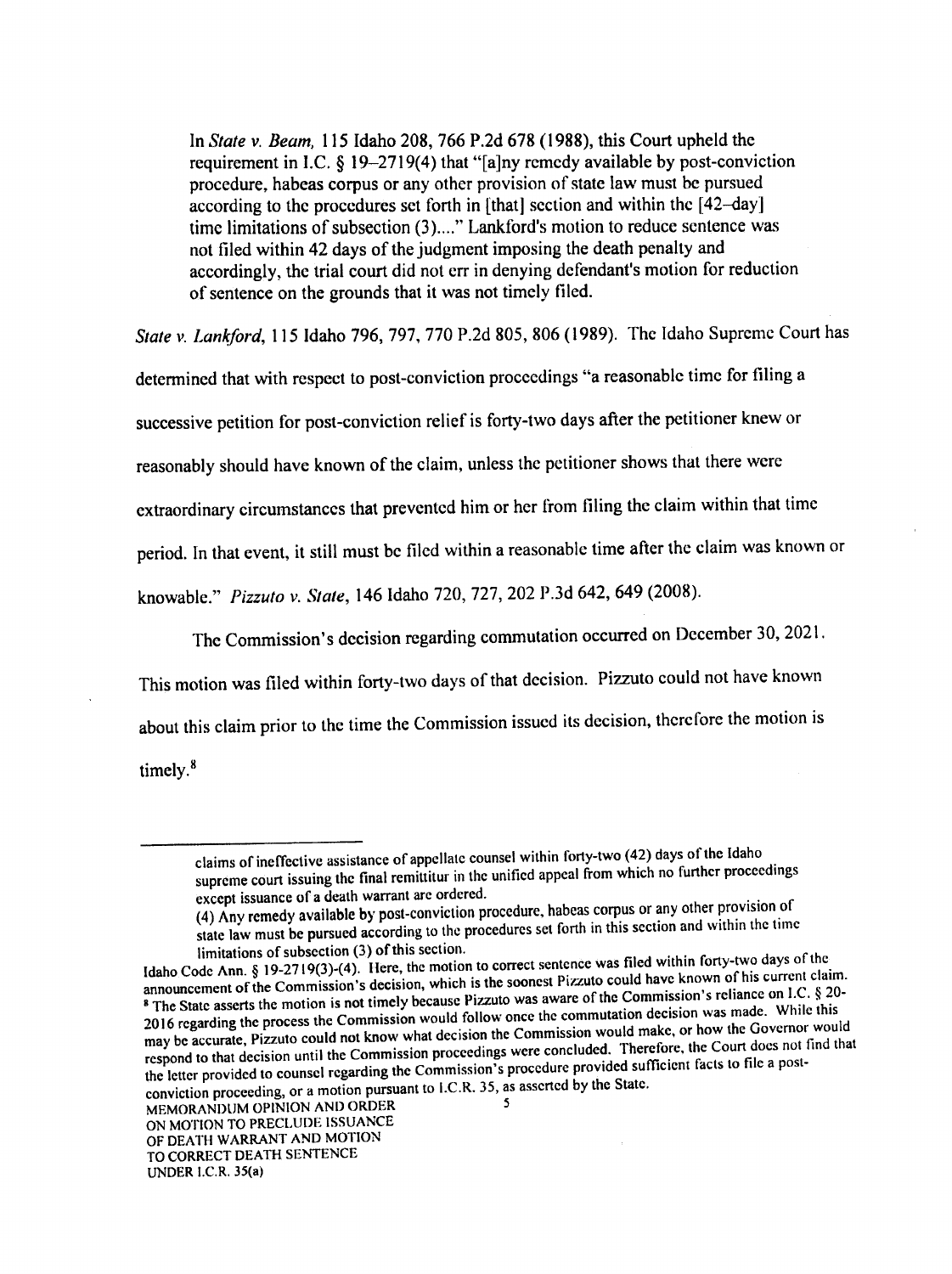# b. Whether the death sentences are illegal as a result of the Commission recommending commutation to life in prison without parole.

Pizzuto argues that the death sentences in his case are illegal as a result of the

Commission voting to commute his sentences to life in prison without parole. Pizzuto contends

that Article IV, Section 7 of the Idaho Constitution places the commutation power exclusively in

the hands of the Commission. The State argues that Article IV, Section 7 should be interpreted

to require the Commission to follow I.C.  $\S$  20-1016, a statute that limits the Commission's

authority.

Article lV of the Idaho Constitution sets forth the powers of the Executive Department.

Section 7 of this article sets forth the executive department's pardoning power. This section

states in its entirety:

Such board as may hereafter be created or provided by legislative enactment shall constitute a board to be known as the board of pardons. Said board, or a majority thereof, shall have power to remit fines and forfeitures, and, only as provided by statute, to grant commutations and pardons after conviction and judgment, either absolutely or upon such conditions as they may impose in all cases of offenses against the state except treason or conviction on impeachment. The legislature shall by law prescribe the sessions of said board and the manner in which application shall be made, and regulated proceedings thereon, but no tine or forfeiture shall be remitted, and no commutation or pardon granted, except by the decision of a majority of said board, after a full hearing in open session, and until previous notice of the time and place of such hearing and the release applied for shall have been given by publication in some newspaper of general circulation at least once a week for four weeks. The proceedings and decision of the board shall be reduced to writing and with their reasons for their action in each case, and the dissent of any member who may disagree, signed by him, and filed, with all papers used upon the hearing, in the office of the secretary of state. The governor shall have power to grant respites or rcprieves in all cases of convictions for offenses against the state, except treason or conviction on impeachment, but such respites or reprieves shall not extend beyond the next<br>simple to such a spite of the spite of the spite of the spite of the spite of the spite of the spite of the spite of the spite of the spite of th session of the board of pardons; and such board shall at such session continue or determine such respite or reprieve, or they may commute or pardon the offense, as herein provided. In cases of conviction for treason the governor shall have the power to suspend the execution of the sentence until the case shall be reported to

MEMORANDUM OPINION AND ORDER ON MOTION TO PRECLUDE ISSUANCE ()F DEATH WARRANT AND MOTION TO CORRECT DEATH SENTENCE UNDER l.C.R. 35(a)

6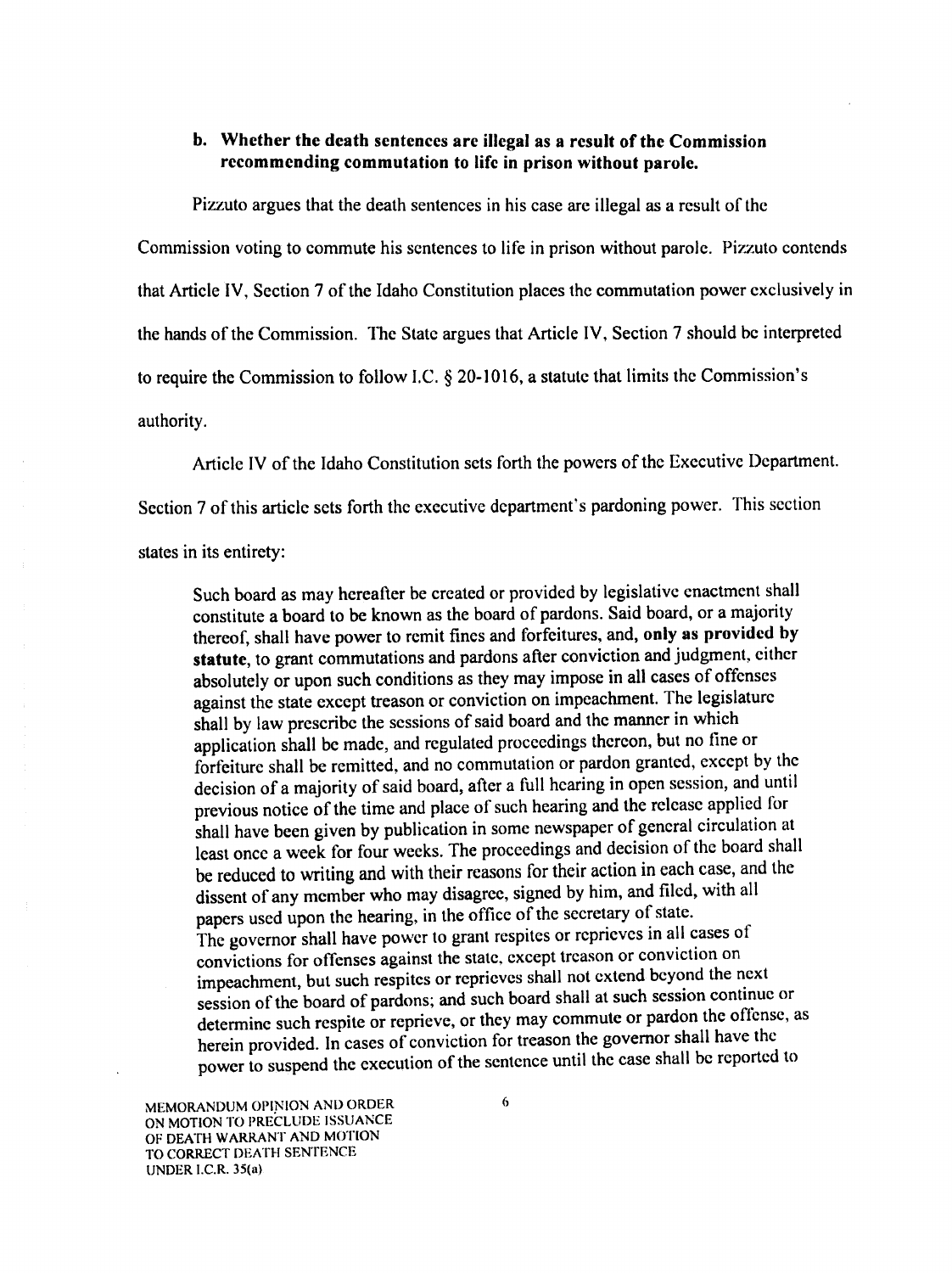the legislature at its next regular session, when the legislature shall either pardon or commute the sentence, direct its execution, or grant a further reprieve.

Idaho Const. art. IV,  $\S$  7. In 1986, this section was amended to include the language, "only as

provided by statute," which is highlighted above. S.L. 1986, p. 867, S.J.R. No. <sup>107</sup> (1986).

# i. The plain language of Article IV, Section  $7$  gives the power of commutation to the Commission and the power to grant respites and reprieves to the Governor.

The issue before the Court, one of constitutional interpretation, is an issue of first

impression in the State of Idaho.°

When interpreting constitutional provisions. the fundamental object "is to ascertain the intent of the drafters by reading the words as written, employing their natural and ordinary meaning, and construing them to fulfill the intent of the drafters." Sweeney v. Otter. <sup>119</sup> Idaho 135, 139, <sup>804</sup> P.2d 308, <sup>312</sup> (1990) (citations omitted). Where the constitutional provision is "clear and unambiguous," the expressed intent of the drafters must be given effect. Leavitt  $v$ . Craven, 154 Idaho 661, 667, 302 P.3d 1, 7 (2012) (quoting McNeal v. Idaho Pub. Utils. Comm'n, <sup>142</sup> Idaho 685, 690-91, <sup>132</sup> P.3d 442, 447-48 (2006)).

State v. Winkler, 167 Idaho 527, 531, 473 P.3d 796, 800 (2020).

When considering Article IV, Section 7 in its entirety, the plain meaning of the words

give the Commission the power "to grant commutations and pardons after conviction and

judgment" and the governor the power to "grant respites or reprieves in all cases of convictions

for offenses against the state...." If the drafters intended to allow the governor to have the power

of commutation, which is greater than the power to grant respites and reprieves, the drafiers

This Court is aware of only one other instance where the Commission granted clemency for an inmate on death<br>This Court is aware of only one other instance where the Commission and Commission voted to commute the row since the amendment to Article IV, Section 7 occurred in 1986. In 1996 the Commission voted to commute the Fow since the amendment to Atticle 19, Security is in prison without parole. This decision was confirmed by then<br>death sentence of Donald Paradis from death to life in prison without parol is this case, whether the Commiss Governor Phil Batt, which rendered moot any possible litigation over the issue in this case, whence are detrinking the<br>or the governor has the ultimate authority to commute a death sentence. See Adam M. Gershowitz, Rethink Governor Phil Batt, which rendered moot any possible litigation over the issue in this case, whether the Commission or the governor has the ultimate authority to commute a death sentence. See Adam M. Corporation, and all probably Innocent<br>Timing of Capital Clemency, 113 Mich. L. Rev. 1, 35 (2014); Appendix A Cases of Innocent and Probab Persons Sentenced to Death Since 1972, 27 N.Y.U. Rev. L. & Soc. Change 476, 488 (2002).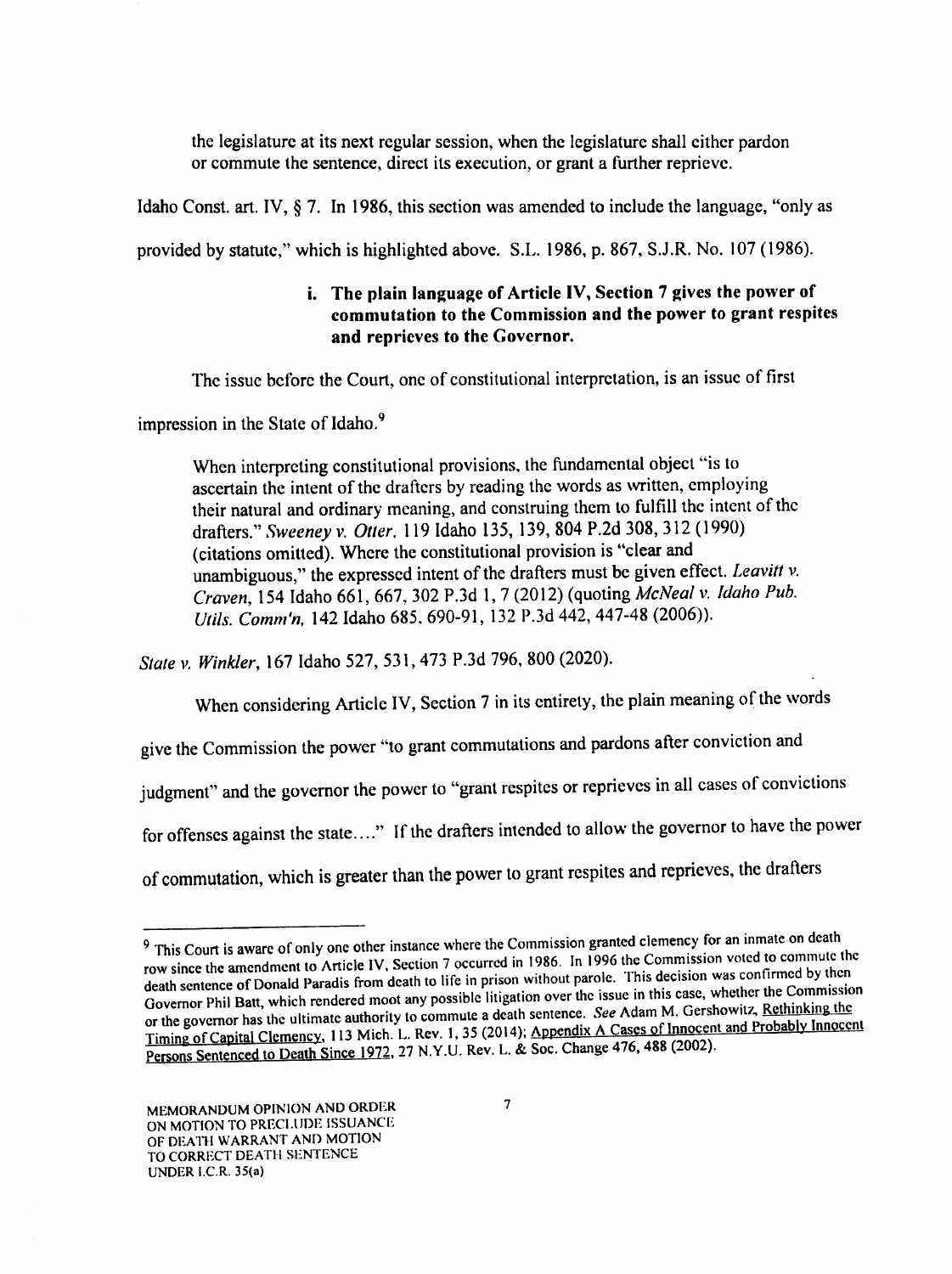could have specifically stated this when they drafted Article IV, Section 7. There are constitutions that give commutation power to the governor. See Tex. Const., Art. IV,  $\S 11(b)$ ; Okla. Const. Art. VI, § 10; Pa. Const.. Art. IV, § 9(a); Ariz. Const. Art. 5. § 5.

> ii. The language "only as provided by statute" is ambiguous regarding whether the legislature can usurp the Commission's power to commute a death sentence to life in prison without parole.

The issue in this case arises from interpreting the 1986 amendment to Idaho Const. art. IV, § 7 that added the phrase "only as provided by statute." Article IV, Section 7 articulates the powers of the Commission and the powers of the Governor. Does the language "only as provided by statute" mean the legislature may define the procedures the Commission follows with respect to the Commission's power to grant commutations? Or, is this language meant to allow the legislature to completely override the Commission's power if the legislature chooses to do so?

The language "only as provided by statute" from the 1986 amendment to Article IV,

Section 7 is ambiguous. A constitutional provision "is ambiguous where reasonable minds might

differ or be uncertain as to its meaning." State v. Winkler, 167 Idaho 527, 531, 473 P.3d 796,

800 (2020); citing City of Idaho Falls v. H-K Contractors, Inc., 163 Idaho 579, 582, 416 P.3d

951, 954 (2018) (quoting Payette River Prop. Owners Ass'n v. Bd. of Comm'rs of Valley

Cnty., <sup>132</sup> Idaho 551, 557, 976 P.2d 477, <sup>483</sup> (1999)).

"Generally, the statutory rules of construction apply to the interpretation of constitutional provisions." Leavitt, 154 Idaho at 667, 302 P.3d at 7 (quoting State ex rel. Kempthorne v. Blaine Cnty., 139 Idaho 348, 350, 79 P.3d 707, 709 (2003)). Where the language of a constitutional provision is ambiguous, the debates from the constitutional convention may be resorted to for the purpose of interpretation. State v. Village of Garden City, 74 Idaho 513, 525, 265 P.2d 328,  $334$  (1953). Constitutional provisions should also be viewed in the context of the time in which they were adopted. See City of Pocatello v. State, 145 Idaho 497, MEMORANDUM OPINION AND ORDER ON MOTION TO PRECLUDE ISSUANCE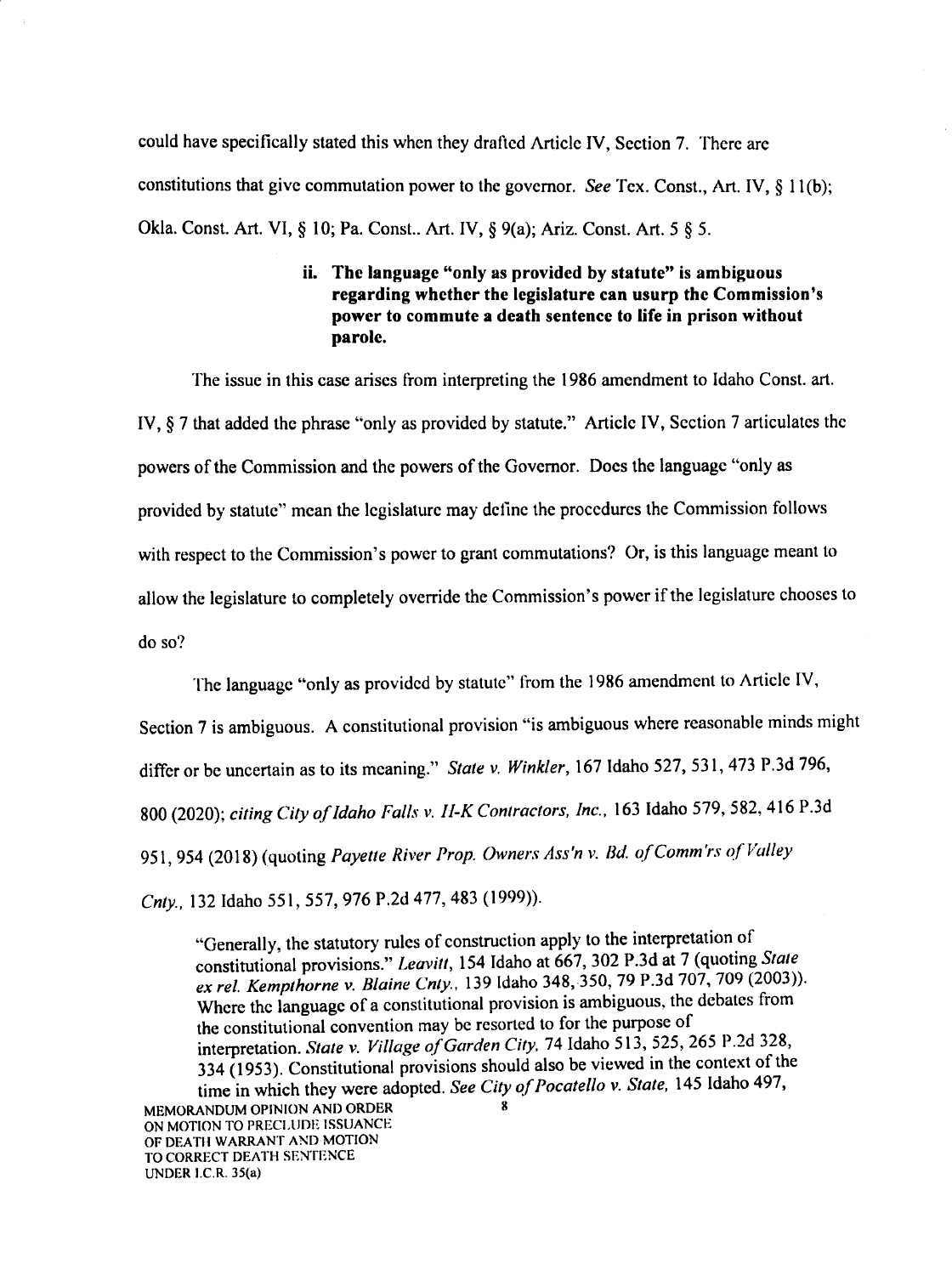5.02, <sup>180</sup> P.3d 1048, <sup>1053</sup> (2008) (interpreting an Act of <sup>1888</sup> regarding watcr nghts in the historical context of its enactment).

Article IV, Section 7 of the Idaho Constitution was adopted at the 1889 constitutional convention without debate or amendment. Proceedings and Debates of the Constitutional Convention of Idaho 421 (I. W. Hart ed., 1912).

State v.Winkler, 167 Idaho 527, 531, 473 P.3d 796, 800 (2020).

The original version of Article IV, Section 7 established a board of pardons which

consisted of the governor, secretary of state, and attorney general.

The governor, secretary of state, and attorney general shall constitute a board to be known as the board of pardons. Said board, or a majority thereof, shall have power to remit fines and forfeitures, and to grant commutations and pardons after conviction and judgment, either absolutely o upon such conditions as they may impose in all cases of offenses against the state except treason or conviction on impeachment. The legislature shall by law prescribe the sessions of said board and the manner in which application shall be made, and regulate proceedings thereon; but no fine or forfeiture shall be remitted, and no commutation or pardon granted, except by the decision of the majority of said board, after a full hearing in open session, and until previous notice of the time and place of such hearing and the release applied for shall have been given by publication in some newspaper of general circulation at least once a week for four weeks.

Idaho Const. Art. IV, § 7 (1889). The Idaho Supreme Court discussed the broad power of the

governor, secretary of state, and attorney general in their roles on the board of pardons in  $Ex$ 

Parte Prout, 12 Idaho 494, 86 P. 275 (1906).

The board of pardons belongs to the executive department of the state, and its privilege and prerogative is that of granting ciclicity. It is a beard of order than a punitive body. Instead of pronouncing judgment and sentence, and and prerogative is that of granting clemency. It is a board of clemency, imposing punishment, and remitting penalties, wiping out judgments and sentences of conviction either its prerogative and authority is that of forgiving offenses in whole or in part.

Id., 86 P. at 276. The *Prout* Court explained that once clemency was given, it could not be

rescinded.

In so far as a clemency has once been received and enjoyed, it would seem impossible to recall or revoke it. The revocation could only extend to that part not MEMORANDUM OPINION AND ORDER ON MOTION TO PRECLUDE ISSUANCE OF DEATH WARRANT AND MOTION TO CORRECT DEATH SENTENCE UNDER I.C.R. 35(a)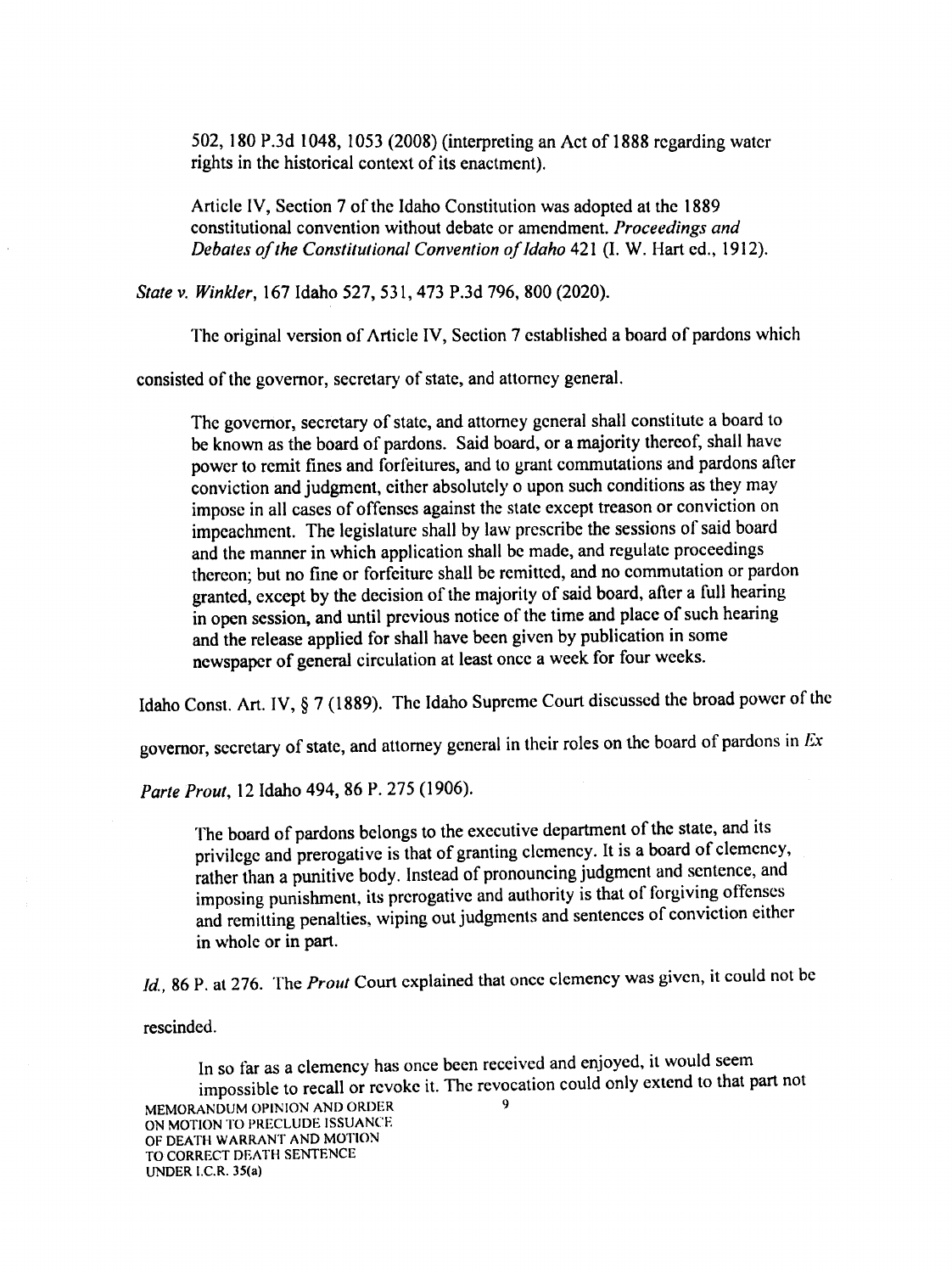yet enjoyed. Pardon or executive clemency is a gift. One who promises to make a gift may keep his promise in whole or part or he may decline entirely, but after the delivery he cannot recover the thing given, and even if he should again come into possession of it he cannot retain it. 1 Page on Contracts,  $\S 281$ . He may decline at any time he pleases to give any more, but that fact does not divest the donee of title to that which he has already received. In that view of the case, while the pardoning board would have unquestionable authority to recall their parole and return the prisoner at any time, it seems equally clear that they cannot wipe out or obliterate the clemency the prisoner has already received and enjoyed. It would seem strange if they can turn round and punish him the same length of time that he has been enjoying their clemency.

#### 1d.. 86 P. at 277.

ln 1945, Article IV, Section 7 was amended. As a result of this amendment, the

governor, secretary of state, and attorney general no longer comprised the membership of the

board of pardons. The new version of the article stated:

Such board as may hereafter be created or provided by legislative enactment shall constitute a board to be known as the board of pardons. Said board, or a majority thereof, shall have power to remit fines and forfeitures, and to grant commutations and pardons after conviction and judgment, either absolutely or upon such conditions as they may impose in all cases of offenses against the state except treason or conviction on impeachment. The legislature shall by law prescribe the sessions of said board and the manner in which application shall be made, and regulated proceedings thereon, but no line of fortchure share be remisted, the association or pardon granted, except by the decision of a majority of said regulated proceedings thereon, but no fine or forfeiture shall be remitted, and no board, after a full hearing in open session, and until previous notice of the time and place of such hearing and the release applied for shall have been given by publication in some newspaper of general encluding at reduced to writing and<br>weeks. The proceedings and decision of the board shall be reduced to writing and publication in some newspaper of general circulation at least once a week for four with their reasons for their action in each case, and the dissent of any member who may disagree, signed by him, and filed, with all papers used upon the hearing, in the office of the secretary of state.

The governor shall have power to grant respites or reprieves in all cases of convictions for offenses against the state, except treason or conviction on impeachment, but such respites or reprieves shall not extend beyond the next session of the board of pardons; and such board shall at such session continue or determine such respite or reprieve, or they may commute or pardon the offense, as herein provided. In cases of conviction for treason the governor shall have the power to suspend the execution of the sentence until the ease shall be reported to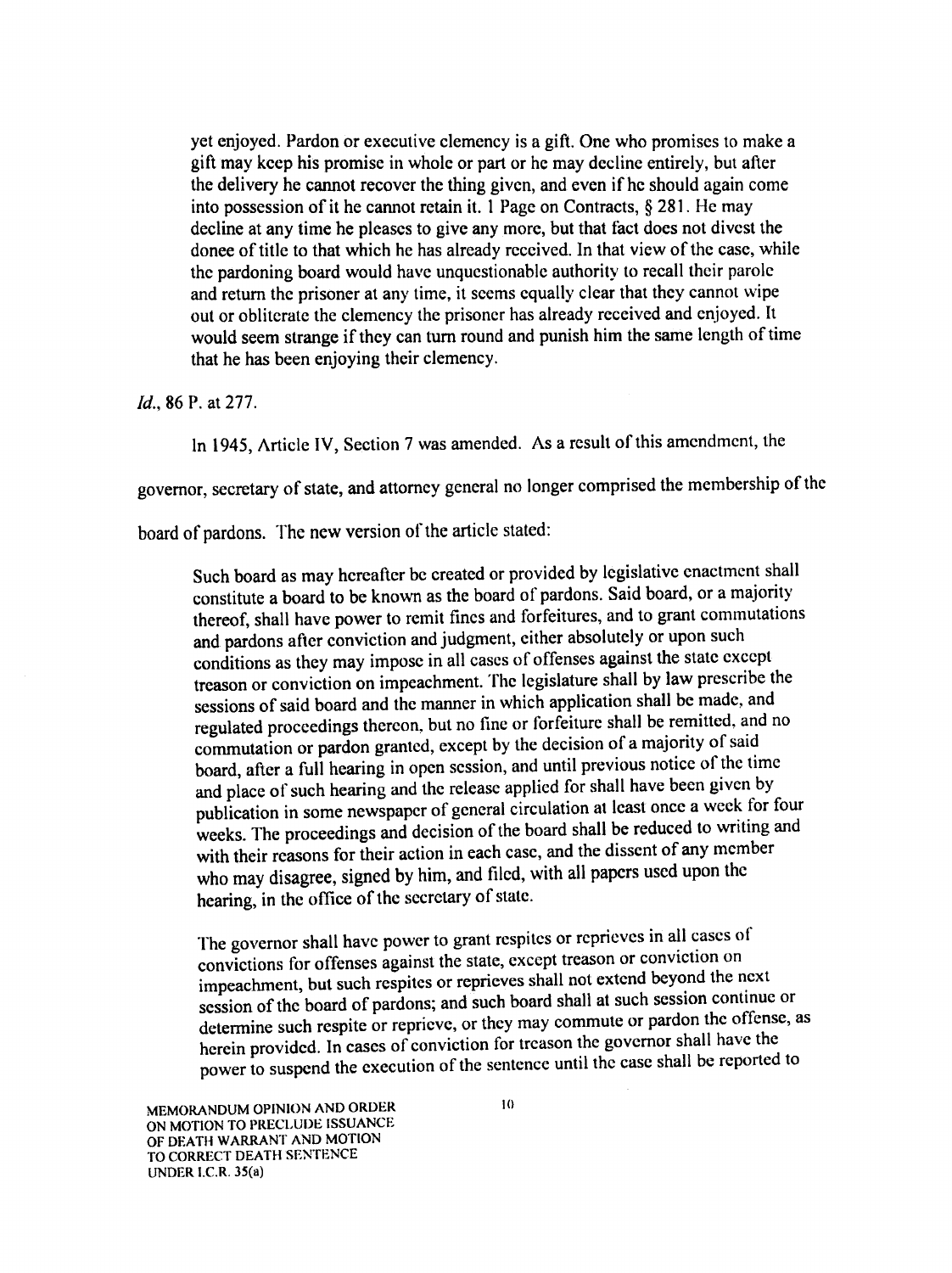the legislature at its next regular session, when the legislature shall either pardon or commute the sentence, direct its execution, or grant a further reprieve.

Idaho Const. art. IV,  $§ 7(1947)$ .

This amendment substantially changed the body of the board of pardons to a board created by legislative enactment.<sup>10</sup> Pursuant to the new amendment, the legislature enacted I.C. 20-210 to create the State Board of Correction. ln I969, the legislature created the State Commission of Pardons and Parole. 1969 Idaho Sess. Laws, Ch. 97, § 5. The commission is now composed of seven members that serve at the pleasure of the governor. Not more than four members shall be from any one political party. I.C.  $\S$  20-1002.

The last amendment to Article IV, Section 7 happened in 1986 and added the language "only as provided by statute" as discussed above. See infra, p. 6. The issue this Court must determine is whether this amendment sufficiently allows the legislature to usurp the Commission's power and convert that power solely to the govemor, as occurred in the foregoing matter when the governor decided to not follow the Commission's decision to commute Pizzuto's sentence from death to life in prison without parole.

Title twenty, chapter ten of the Idaho Code created the Idaho Commission of Pardons and Paroles. The duties of the Commission are set forth in I.C. § 20-1004. Pertinent to the issue in this case, "The commission shall: (1) Have the powers relating to commutation, pardon and remission of fines and forfeitures as set forth in section 7, article IV, of the Idaho constitution[.]"

<sup>&</sup>lt;sup>10</sup> The Session Law introduced the 1945 amendment as follows:

Proposing amendment to Section 7 of Article 4 of the Constitution of the State of Idaho, and submitting to the electors of the state for their approval or rejection the question of whether or not said section shall be so amended as to provide that the pardoning power now vested in the Governor, the Attorney General and the Secretary of State shall from and alter July l, <sup>1947</sup> be vested in such board as may hereafter by created and provided by legislative enactment in all cases of offense against the State except treason or conviction by impeachment.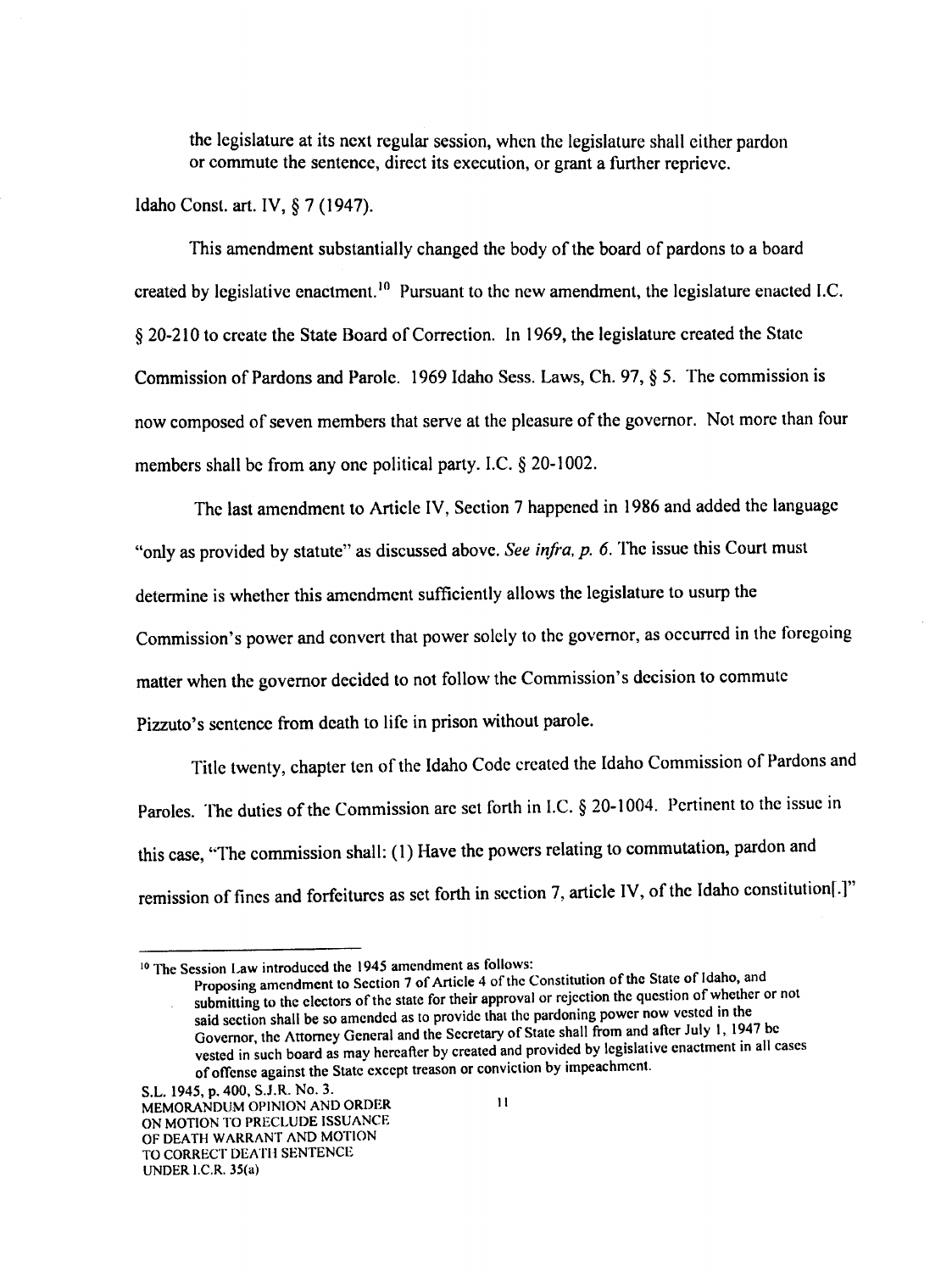I.C.  $\S$  20-1004(1).<sup>11</sup> This section is in accord with the requirements of Article IV, Section 70f the

Idaho Constitution.

This chapter also sets forth the powcr of thc governor to grant respitcs and rcprievcs,

which is also consistent with the powers enumerated in Article IV, Section 7 of the Idaho

Constitution. I.C.  $\&$  20-1015 sets forth the powers of the governor as follows:

(l) The governor shall have power to grant rcspites or reprieves in all cases of convictions for offenses against the state, except treason or imprisonment on impeachment, but such respites or reprieves shall not extend beyond the next session of the commission; and such commission shall at such session continue or determine such respite or reprieve, or may commute or pardon the offense as herein provided.

(2) In cases of conviction of treason, the governor shall have the power to suspend the execution of the sentence until the case shall be reported to the legislature at its next regular session, when the legislature shall either pardon or commute the sentence, direct its execution or grant a further reprieve.

Id.

l.C. §20-1016 addresses eommutations and pardons specifically. This section initially

states that the commission shall have full and final authority to grant commutations after

conviction and judgment in all eases of offenses against the state except treason or impeachment,

 $11$  LC.  $\$$  20-1004 in its entirety:

(2) Subject to and consistent with the provisions of this enapter and section 12 22.<br>decide whether any prisoner who is eligible for parole may be released on parole; (2) Subject to and consistent with the provisions of this chapter and section 19-2513, Idaho Code,

- (4) Specify in writing the conditions of parole for every prisoner released on parole and provide<br>and provide the conditions of parole: every prisoner released on parole with a copy of the conditions of parole;
- every prisoner (5) Subject to and consistent with the provisions of this chapter, issue orders of final discharge from parole for eligible parolees; and

(6) Carry out all other duties and powers relating to the commission as set forth in Idaho Code.

The commission shall:

<sup>(</sup>l) Have thc powers relating to commutation, pardon and remission of fines and forfeitures as set forth in section 7, article IV, of the Idaho constitution;

<sup>(3)</sup> Subject to and consistent with the provisions of section 7, article IV, of the constitution of the (3) Subject to and consistent with the provisions of section 10.2612, Ideas Code: and in state of Idaho: chapter 2, title 20, Idaho Code; and section l9-25I3, Idaho Code; and in

compliance with chapter 52, title 67, Idaho Code, promulgate rules rules to establish the procedures to carry out the provisions of this chapter, including procedures under which any eligible prisoner may be released on parole;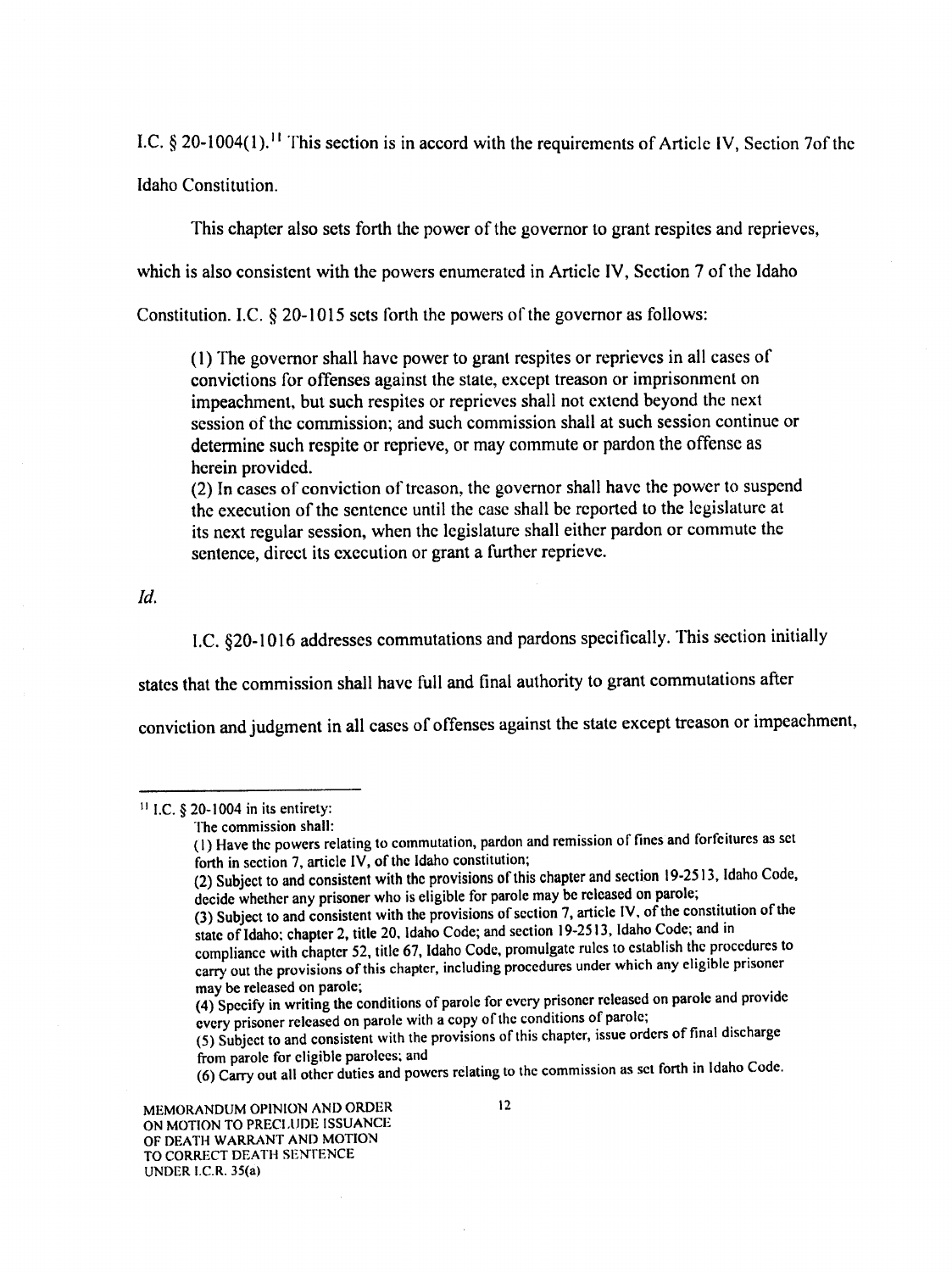which is consistent with the requirements of Article IV, Section 7 of the Idaho Constitution.

This statute reads in its entirety:

(1) The commission shall have full and final authority to grant commutations and pardons after conviction and judgment in all cases of offenses against the state except treason or impeachment and as otherwise provided in this section. (2) With respect to commutations and pardons for offenses, or conspiracies to commit any offense, for which the maximum punishment allowed by law at the time of sentencing is death or life imprisonment, the commission's determination shall only constitute a recommendation subject to approval or disapproval by the governor. No commutation or pardon for such offenses shall be effective until presented to and approved by the governor. Any commutation or pardon recommendation not so approved within thirty (30) days of the commission's recommendation shall be deemed denied.

(3) Notwithstanding subsection (2) of this section, the commission shall have full and final authority to grant pardons and commutations for:

(a) Any offense in violation of chapter 27, title 37, Idaho Code, for which the maximum punishment allowed by law at the time of sentencing is life imprisonment; and

(b) Any offense for which the maximum punishment allowed by law at the time of sentencing is enhanced by chapter 25, title l9, Idaho Code, to life imprisonment.

(4) The commission shall conduct commutation and pardon proceedings pursuant to rules and regulations adopted in accordance with law and may attach such conditions as it deems appropriate in granting pardons or commutations.

I.C.  $\S$  20-1016. This statute first states the Commission has full and final authority to grant

commutations, then in the next section the statute limits the Commission's authority with respect

to death penalty cases, by giving the Commission's power to issue a commutation solely to the

governor. I.C.  $\S$  20-1016(2) is not consistent with the powers granted in Article IV, Section 7 of

the Idaho Constitution.

There is scant guidance regarding the 1986 amendment to Article IV, Section 7 to include

the language "only as provided by statute." At the inception of statehood, the founders

established a board of pardons which included the governor, secretary of state, and attorney

general. Because the governor was part of this board, the governor had one-third decision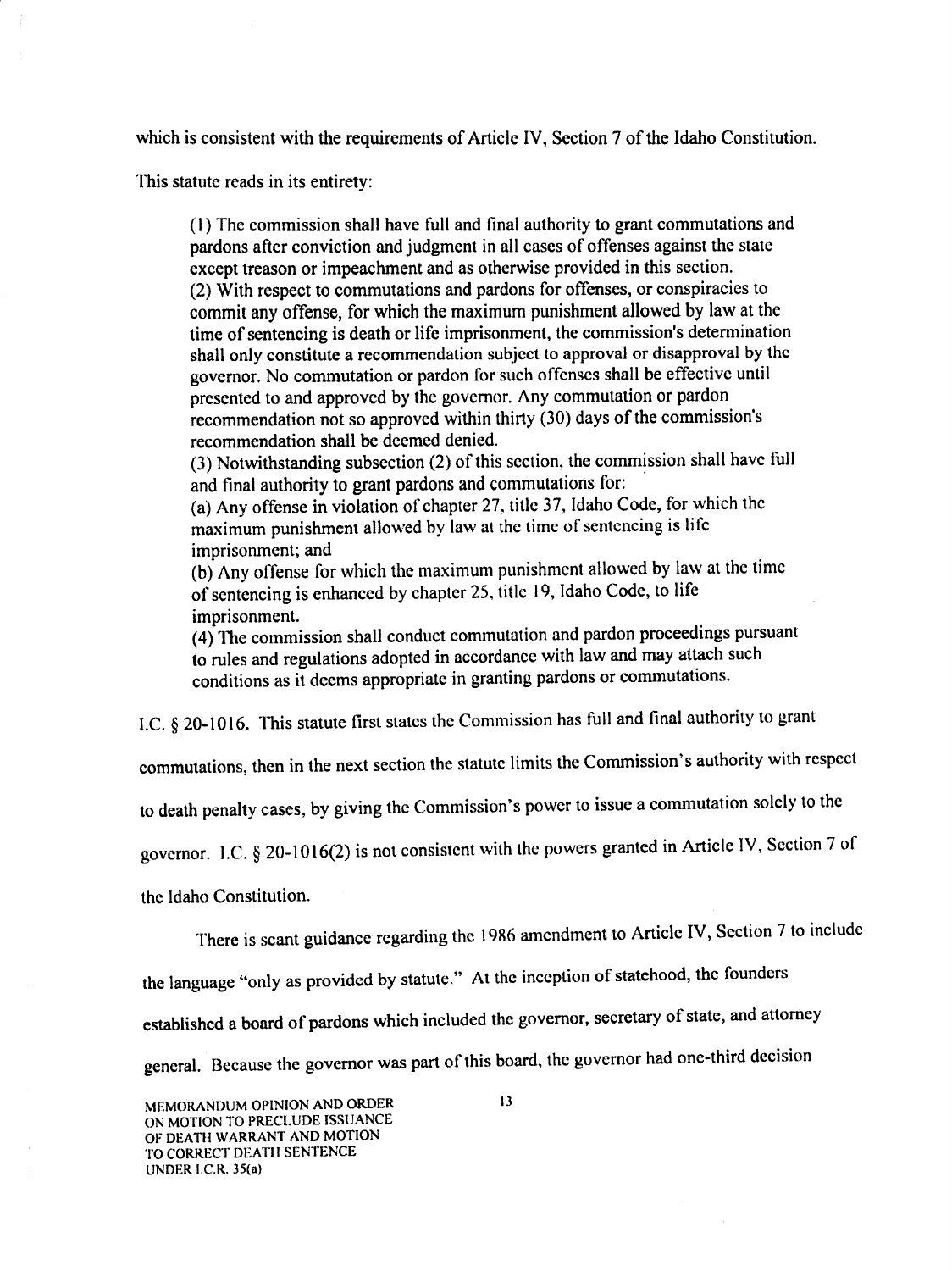making power regarding commuting death sentences. In 1946, Article IV, Section 7 was amended which resulted in the governor, secretary of state, and attorney general no longer comprising the membership of the board of pardons. 'Ihe board (later "Commission") became creation of legislative enactment, and that board ("Commission") was given the same power to grant commutations after conviction of a judgment, except in cases of treason and conviction on impeachment. The governor had the power to grant respites and rcprieves in 1946, and this power still remains today.

The question proposed here is whether the 1986 amendment significantly changed the power granted to the Commission and the governor. In reviewing the history of Article IV, Section 7, there is no indication that the founders, or the people of the State of Idaho in 1986, intended to give the governor the ultimate decision making authority with respect to whether a death sentence should be commuted. Even at the inception of statehood, the governor, as part of the board of pardons, only had one-third say in a decision of this magnitude. This Court is not convinced that the addition of the words "only as provided by statute" intended such result. As stated above, see infra, pg. 8, if the founders, and later at the time of amendment the people of the State of Idaho, meant to give the governor the ultimate decision making power with respect to the commutation of death sentences, they could have done so by drafting and voting on that specific issue. Therefore, this Court finds that while I.C.  $\S 20-1004$  and  $\S 20-1015$  are consistent with Article IV, Section 7, I.C.  $\S$  20-1016(2) is not.

This Court is aware that the Idaho Supreme Court did recently mention the <sup>1986</sup> amendment to Article IV, Section 7 in State v. Winkler, 167 Idaho 527, 473 P.3d 796 (2020). The Idaho Supreme Court considered whether a pardon, issued in a DUI case, prevented the State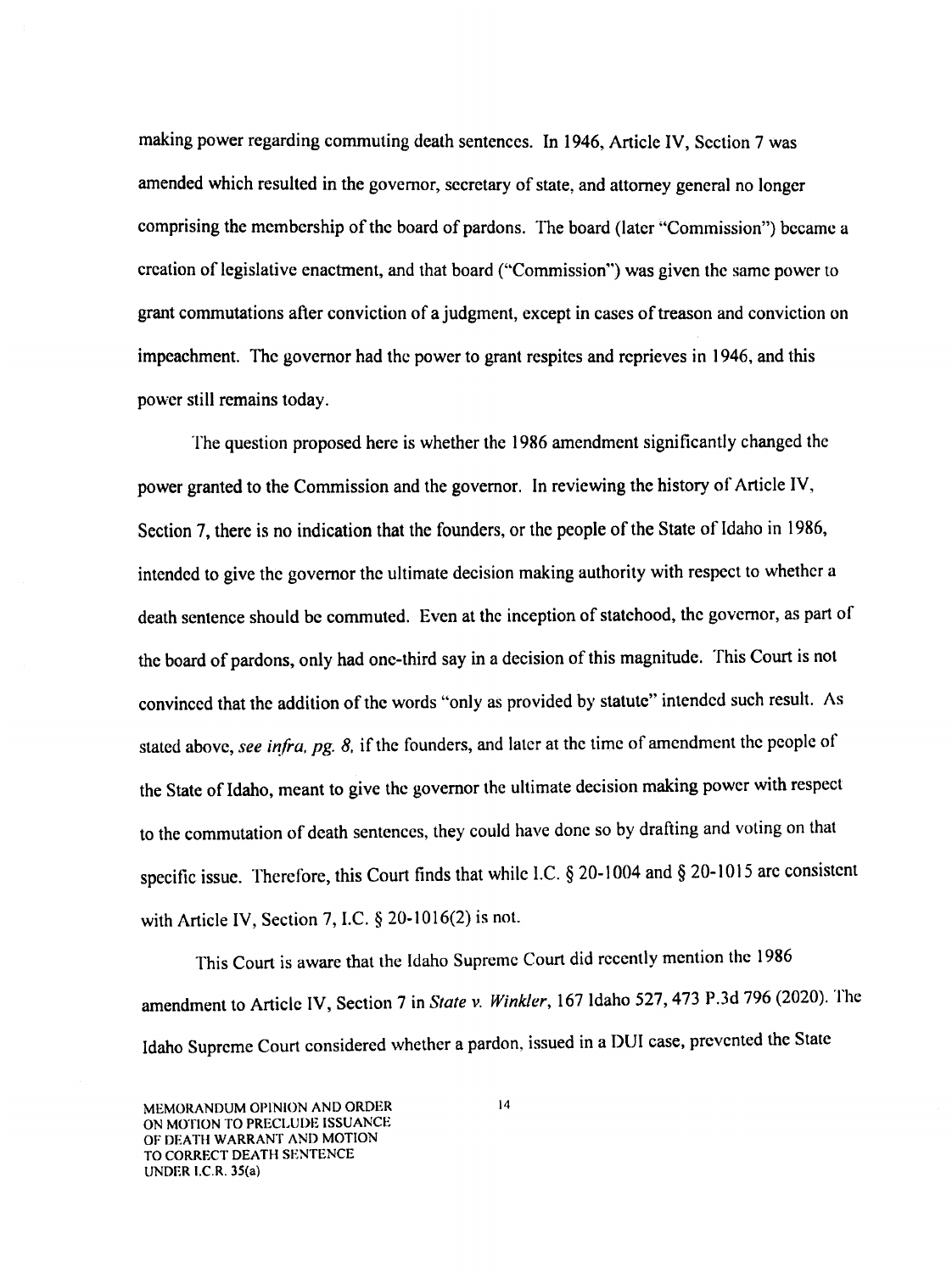from later seeking a sentencing enhancement under I.C.  $\S$  18-8005(9). Id. at 528, 473 P.3d at

797. The Winkler Court stated:

Before Article IV, Section 7 was amended, the executive branch had mostly unfettered discretion in determining whether to grant a pardon. See Idaho Const. art. IV, § 7 (1890) (vesting a largely unrestricted pardon power in the executive branch with the exception of pardons for treason and conviction on impeachment). However, Article IV, Section 7 was amended in 1986, limiting the executive branch's power to grant pardons "only as provided by statute." Idaho Const. art. IV,  $\S$  7.

At the time Winkler was pardoned, Idaho Code section 20-240 was the statute used by the legislature to provide for the Commission's pardon power. See I.C. § 20—240 (1988) (amended 2020). Consistent with the <sup>1986</sup> amendment to Article IV, Section 7, Idaho Code section 20-240 provided the Commission with "full and final authority to grant commutations and pardons" except with respect to pardons for a number of listed offenses. Because driving under the influence is not one of the offenses for which the legislature has explicitly limited the Commission's pardon power under section 20-240, Winkler's pardon carries with it the full effect of a pardon as envisioned under the Idaho Constitution.

State v. Winkler, 167 Idaho 527, 530, 473 P.3d 796, 799 (2020). The Winkler Court discussion

indicates that the 1986 amendment to Article IV, Section 7 of the Idaho Constitution does allow

the legislature to limit pardons in a number of listed offenses, that are currently set forth in l.C. §

20-1016(3). The Court also states that this code section (currently I.C.  $\S$  20-1016) "provided the

Commission with 'full and final authority to grant commutations and pardons'. .." 1d.

The Winkler Court was addressing a parole issue, and not a commutation issue, so it has limited guidance, if any, to the issue before this Court. The issue this Court faces is more subtle distinction. This Court agrees that the "only as provided by statute" language does permit the legislature to limit the Commission's authority regarding the types of eases that should be considered for commutation and parole. However, this Court does not find that this language is sufficient to allow the legislature to not only limit the powers of the Commission, but to go a step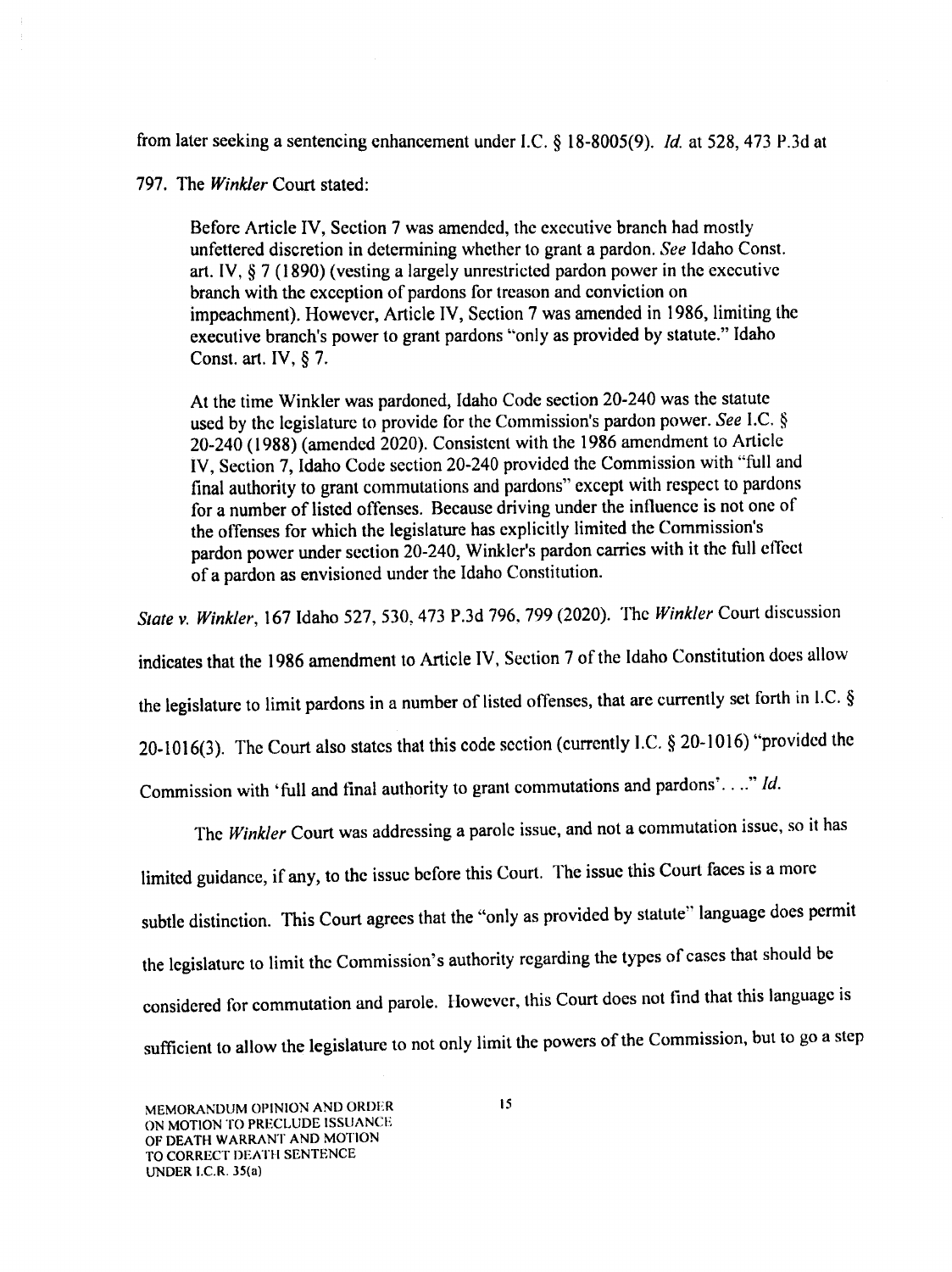further and actually take away the Commissions' authority and transfer that authority instead to actually take away the Commissions' authority and transfer that authority instead to the governor.

considering the language of Article IV, Section 7, this Court finds that the Commission's Commission's power to issue commutations applies to all cases of offenses against the state treason or conviction on impeachment.

 $S$ uch board as may hereafter be created or  $P$  is like that  $\gamma$  is given by  $S$ constitute board to be known as the board of parameters. Said board, or  $\mathcal{L}$ thereof, shall have power to remit tines and forfeitures, and, only as provided by statute, to grant commutations and pardons after conviction and judgment, either absolutely or upon such conditions as they may impose in all cases of offenses the state treason or conviction on impeachment.

ldaho Const. Art. IV, Section 7. 'l'his Court does not read this provision, or the words "only as

provided by statute "to allow the governor to have the power to issue commutations"

criminal case as that power lies solely with the Commission. There's 19, Section superfection

powers the governor has, and limits those powers to respites and reprieves.

'l'he governor shall have power to grant respites or reprieves in all cases of convictions for offenses against the state, except treason or convergence impeachment, but such respites or reprieves shall not extend beyond the next session of the board of pardons; and such board shall at such session continue or determine such respite or reprieve, or they may commute or pardon the offense, as herein provided. herein als a construction of the construction of the construction of the construction of the construction of the

 $\mathcal{U}$ .

This Court has reviewed the development of Article IV, Section 7 from adoption at the <sup>1889</sup> constitutional convention through the amendment in 1986. One constant of the Article is the specificity regarding which actors are embodied with the power to issue commutations. governor had a portion of this power originally, but only as part of a board consisting of the governor, attorney general, and secretary of state. The Idaho Constitution has never directed that one individual has the power to decide matters of commutation in any criminal matter, let alone

provided.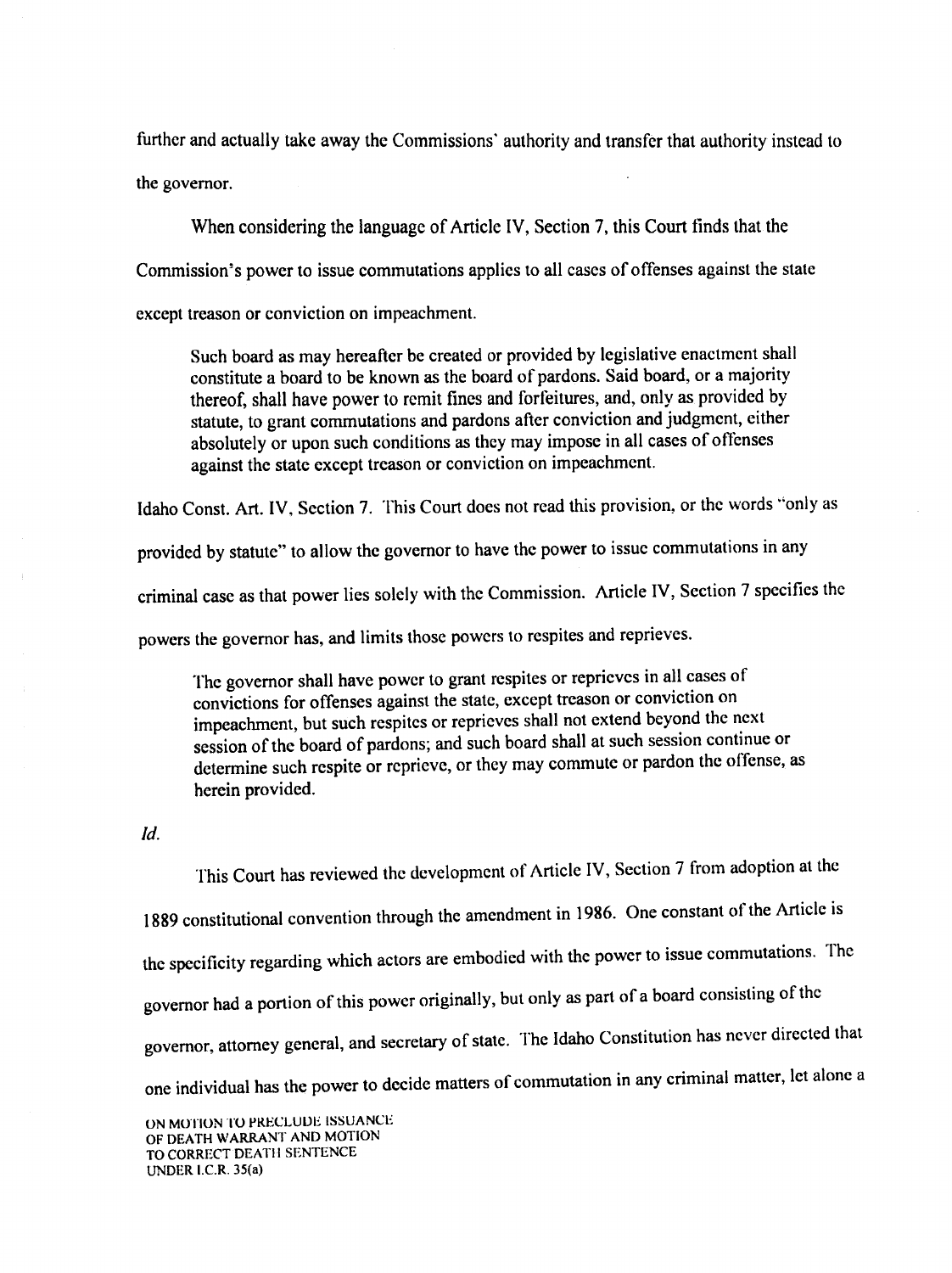case with the ultimate penalty of death. Further, the Idaho Constitution only distinguished crimes of treason and conviction on impeachment; the Constitution never extracted commutation powers from board of decision makers based upon the ultimate penalty of death. Had the founders or the people of the State of Idaho intended to vest the sole power of commutation of death sentences with the governor alone, Article IV, Section 7 could have been drafted with this specific language, just as was done in other states like Texas, Oklahoma, Pennsylvania, and Arizona. Further, this Court is reminded of the determination from Ex Parte Prout, that once clemency is given, it cannot be rescinded. <sup>12</sup> Idaho 494, <sup>86</sup> P. 275, 277(1906).

Therefore, this Court finds that LC. §20-1016(b) contradicts the language of Article IV, Section 7. Policy considerations behind the implementation of I.C. § 20-1016 must yield to the Idaho Constitution. The Commission voted 4-3 to commute Pizzuto's sentences from death to life in prison without parole. Article IV, Section 7 of the Idaho Constitution does not provide the governor of the state with the power of commutation, therefore, the current state of Pizzuto's death sentences—in light of the Commission's decision that the sentences should be commuted to life in prison without parole—are illegal.

# c. Whether the illegality is evident on the face of the record.

In order to prevail under I.C.R. 35(a), the movant must show that the illegality of the sentence is apparent "from the face of the record." *Id.* This requirements limits the application of I.C.R. 35(a) to cases "that do not involve significant questions of fact nor an evidentiary hearing to determine their illegality." State v. Clements, I48 Idaho 82, 87, <sup>218</sup> P.3d 1143, <sup>1148</sup> (2009). The State contends that there are factual issues with the record in this case because when commutation is granted I.C. §20-1018 requires the Executive Director to file copy of the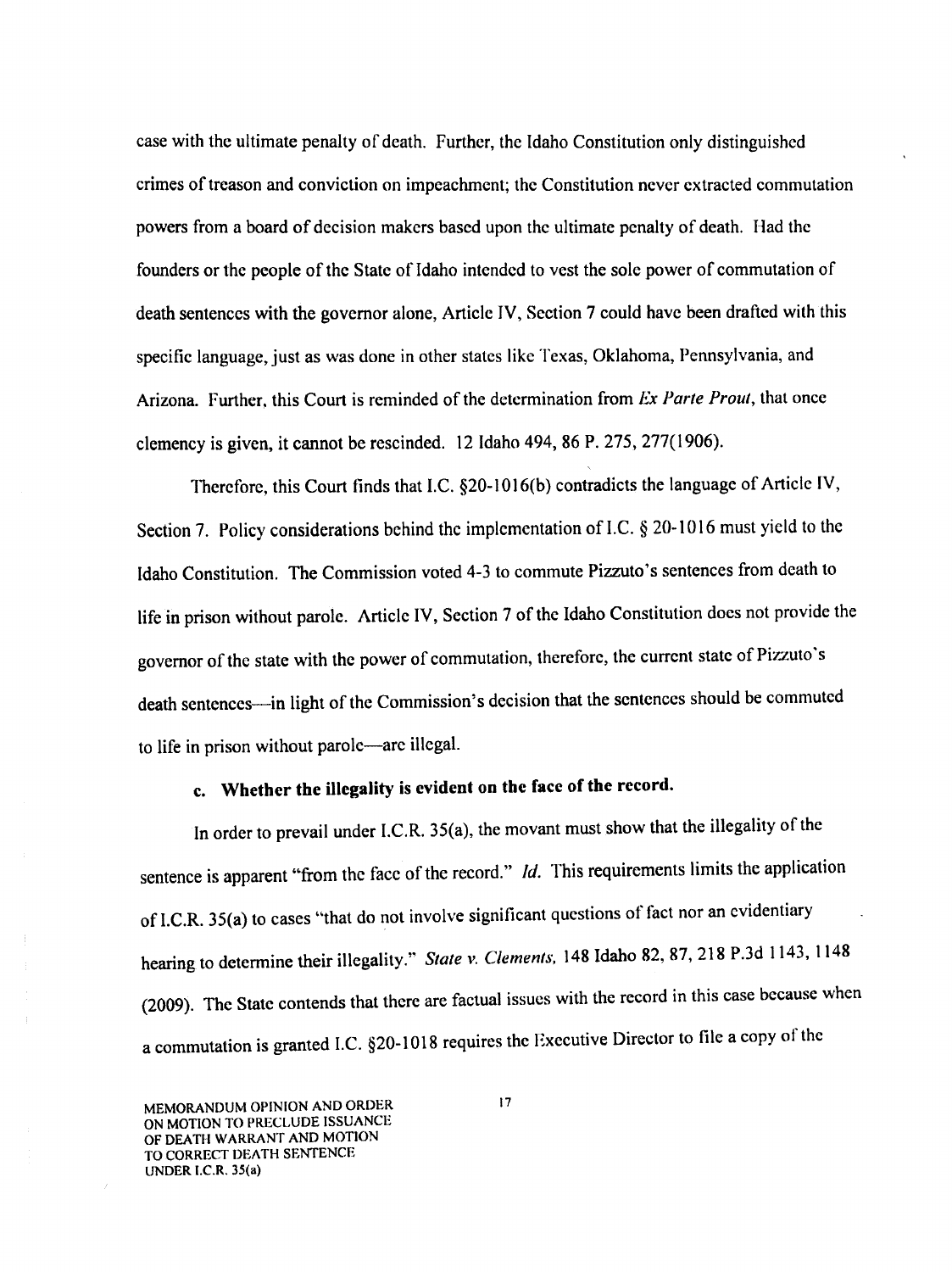original commutation with the Secretary of State. This procedure did not happen here as a result of the govemor's review and veto of the Commission's decision.

The issue before this Court involves questions of law as a result of the proceedings which occurred: the commutation hearing, the Commission's decision, and the govemor's veto. The facts from these circumstances are not at issue. Further, this Court recognizes the narrow application of I.C.R. 35.

Idaho Criminal Rule 35 is a narrow rule that allows a trial court to correct an illegal sentence at any time, or to correct a sentence imposed in an illegal manner within 120 days. State v. Farwell, 144 Idaho 732, 735, 170 P.3d 397, 400 (2007); l.C.R. 35. "Generally, whether sentence is illegal or whether it was imposed in an illegal manner is a question of law, over which we exercise free review." Farwell, 144 Idaho at 735, 170 P.3d at 400.

State v. Clements, 148 Idaho 82, 84, 218 P.3d 1143, 1145 (2009). In the case at hand, the illegality is evident on the face of the record.

In conclusion, this Court recognizes that an appellate court exercises free review over questions of law addressed by l.C.R. 35. The appellate court also freely reviews constitutional principles. See State v. Clarke, 165 Idaho 393, 396, 446 P.3d 451, 454 (2019). I.C.R. 35 is an appropriate vehicle for the consideration of this constitutional issue, and the illegality at issue is evident on the face of the record. This Court is also cognizant of the ofien cited but rarely met goal of I.C. §l9-27l9 which strives to "accomplish the purpose of eliminating unnecessary delay in carrying out a valid death sentence." When considering the ultimate penalty of death, this Court will err on the side of caution regarding which entity has the ultimate say in whether a sentence of death should be commuted. This Court is not satisfied that the I986 amendment to Article IV, Section 7 "only as provided by statute" means that the legislature can not only limit the Commission's power regarding which crimes qualify for commutation or parole, but also that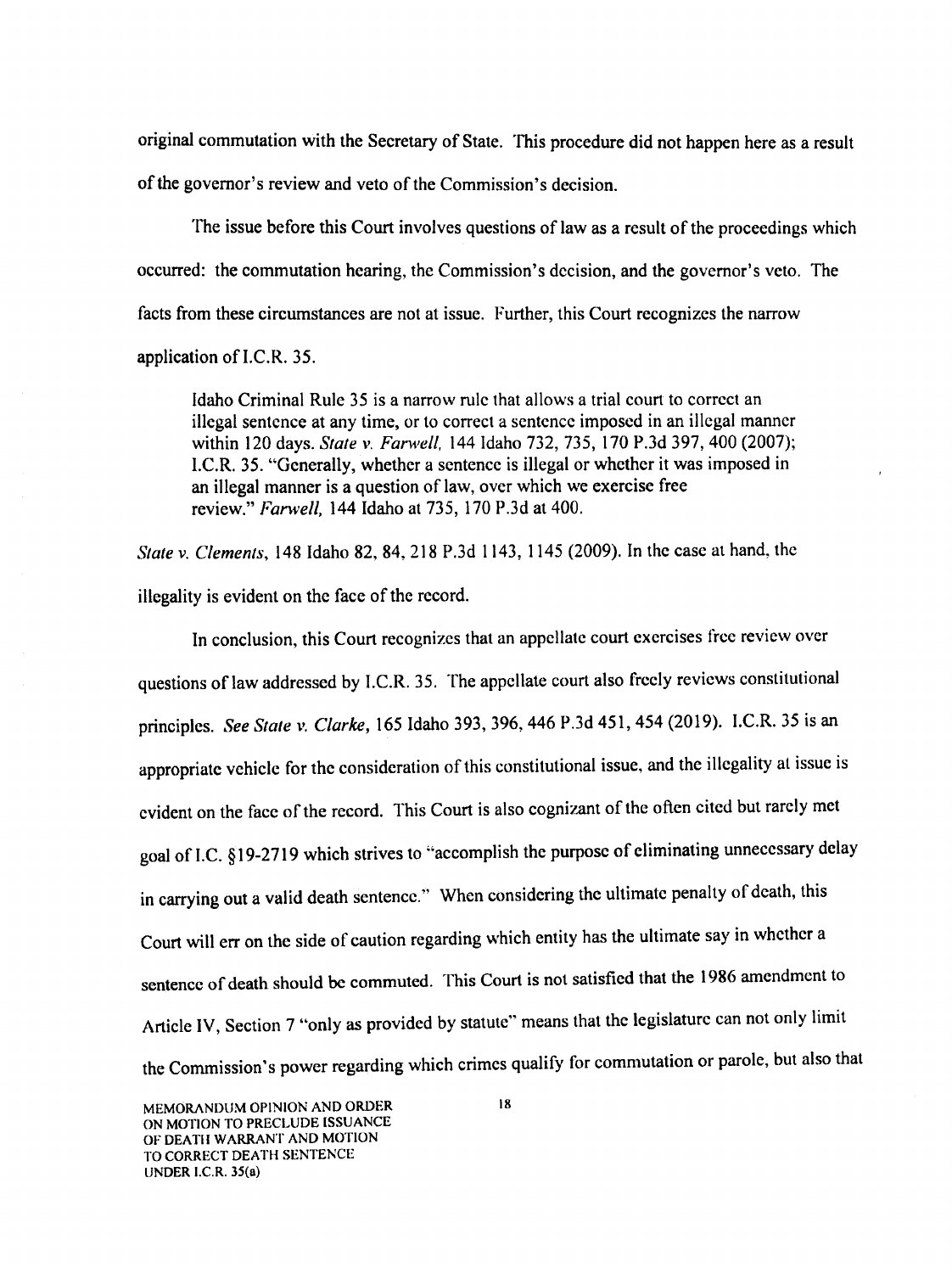the legislature can usurp the Commission's power and shift their decision making authority to the governor. Further, this Court finds that I.C.R. 35(a) allows for the most efficient manner for this issue to be considered by the highest court of our state. For the reasons set forth above, Pizzuto's motion for relief pursuant to I.C.R. 35(a) is granted.

## 2. Motion to Preclude Issuance of Death Warrant

This Court will not issue a death warrant in this matter while there are appeals pending in

the case. I.C.  $\S 19-2715(1)$  addresses ministerial actions relating to stays of execution.

Hereafter, no further stays of execution shall be granted to persons sentenced to death except that a stay of execution shall be granted during an appeal taken pursuant to section 19—2719, Idaho Code, during the automatic review of judgments imposing the punishment of death provided by section 19-2827, Idaho Code, by order of a federal court or as part of a commutation proceeding pursuant to section 20-240, Idaho Code.

Id. This issue and the expected appeal are as a result of the commutation proceeding in this matter, thus, the motion to preclude the issuance of the death warrant is granted pending the finality of these proceedings.

## ORDER

The Defendant's Rule <sup>35</sup> Motion to Correct Sentence is hereby GRANTED.

The Defendant's Motion to Preclude Issuance of Death Warrant is hereby GRANTED.

IT IS so ORDERED.

DATED Feb 4, 2022

 $\frac{1}{\sqrt{2\pi}}$  $\ddotsc$ JAY P. GASKILL- $\bigcup$ **Vistrict Judge** 

MEMORANDUM OPINION AND ORDER 19 ON MOTION TO PRECLUDE ISSUANCE OF DEATH WARRANT AND MOTION TO CORRECT DEATH SENTENCE UNDER l.C.R. 35(a)